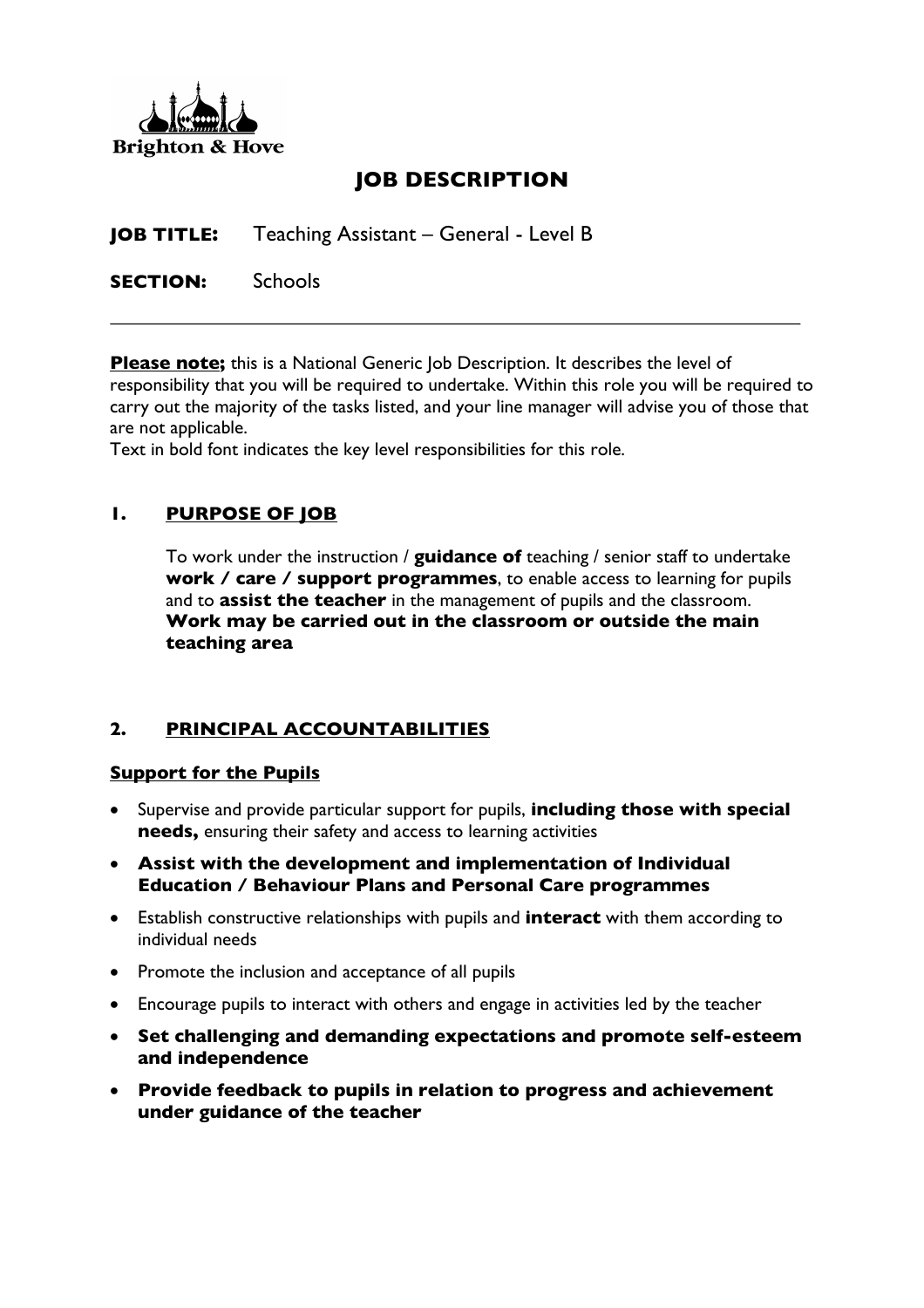### **Support for the Teacher**

- **Create and maintain a purposeful, orderly and supportive environment in accordance with lesson plans and assist with the display of pupils' work**
- **Use strategies, in liaison with the teacher, to support pupils to achieve learning goals**
- **Assist with the planning of learning activities**
- **Monitor pupils' responses to learning activities and accurately record achievement/progress as directed**
- **Provide detailed and regular feedback to teachers on pupils' achievement, progress, problems etc**
- **Promote** good behaviour, **dealing promptly with conflict and incidents in line with established policy and encourage pupils to take responsibility for their own behaviour**
- **Establish constructive relationships with parents / carers**
- **Administer routine tests and invigilate exams and undertake routine marking of pupils' work**
- Provide clerical / admin support, e.g. photocopying, typing, filing, money, **administer coursework** etc

#### **Support for the Curriculum**

- **Undertake structured and agreed learning activities / teaching programmes, adjusting activities according to pupil responses**
- **Undertake programmes** linked to local and national learning strategies e.g. literacy, numeracy, KS3, early years**, recording achievement and progress and feeding back to the teacher**
- Support the use of ICT in learning activities and **develop pupils' competence and independence in its use**
- Prepare, maintain and use equipment / resources required **to meet the lesson plans/relevant learning activity** and assist pupils in their use

#### **Support for the School**

- Be aware of and comply with policies and procedures relating to child protection, health, safety and security, confidentiality and data protection, reporting all concerns to an appropriate person
- Be aware of and support difference and ensure pupils have equal access to opportunities to learn and develop
- Contribute to the overall ethos / work / aims of the school
- Appreciate and support the role of other professionals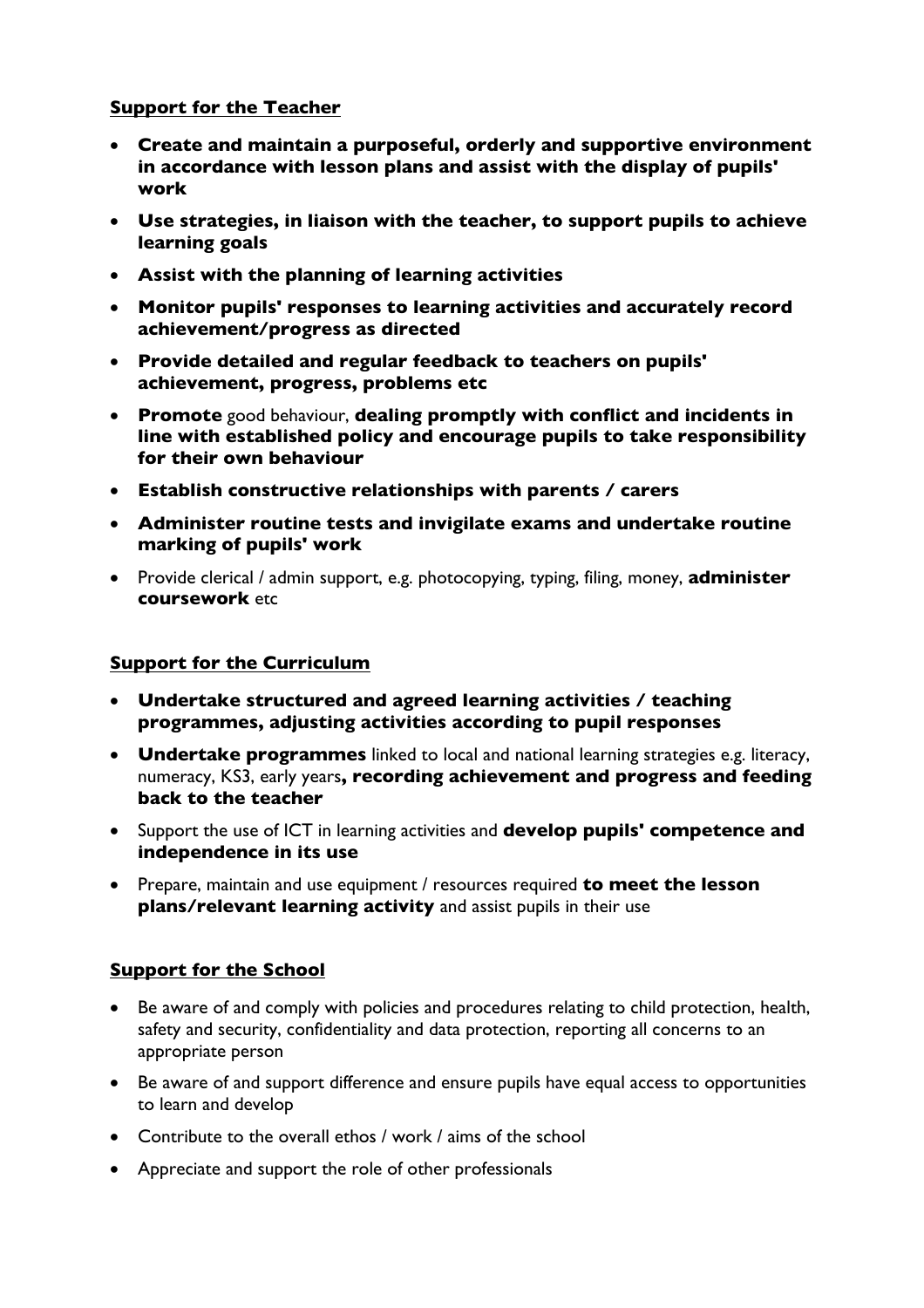- Attend and **participate in** relevant meetings as required
- Participate in training and other learning activities and performance development as required
- Assist with the supervision of pupils out of lesson times, including before and after school and at lunchtime
- Accompany teaching staff and pupils on visits, trips and out of school activities as required and **take responsibility for a group under the supervision of the teacher**

The list of duties in the job description should not be regarded as exclusive or exhaustive. There will be other duties and requirements associated with your job and, in addition, as a term of your employment you may be required to undertake various other duties as may reasonably be required.

Your duties will be as set out in the above job description but please note that the Council reserves the right to update your job description, from time to time, to reflect changes in, or to, your job.

You will be consulted about any proposed changes.